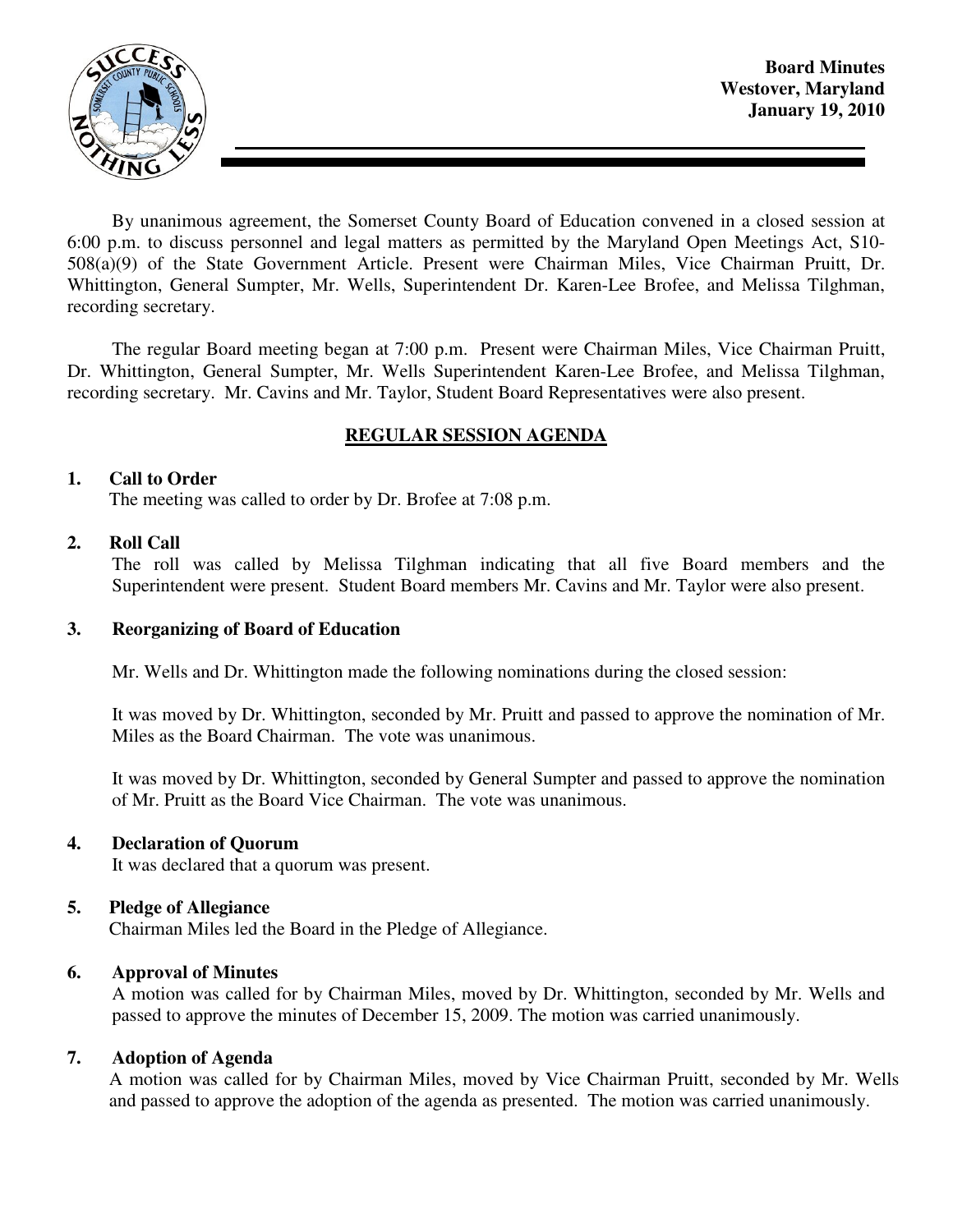## **8. Student Board Members' Activities Report**

Mr. Taylor presented his report announcing the various activities going on within the schools. January 27, 2010 is Somerset Intermediate's Expo and PBIS committee is planning a spaghetti dinner next month.

Mr. Cavins reported that the Tawes Skills Competition is coming up, Dr. Brofee's parents for coffee went well, Crisfield Academy and High School has begun administering their HSAs and three students received scholarships from Lincoln University.

Chairman Miles thanked the Board members for their reports.

## **Mr. Ballard's Statistics Survey Class**

Mr. Ballard's Statistics class gathered data from the access period survey. Data showed that older parents (35 and older) do not understand the purpose of the access period. Younger parents seem to have a better understanding and most teachers have mixed feelings. Parents expressed that students' grades were improving. Students expressed their concern that they should be allowed to miss at least three assignments before placed on restriction and that missing assignments should not count as long as the grade is passing. Their data also showed that there are not enough clubs available during the access period. The students were thanked by the Board members.

# **9. Recognition of Ms. Stephanie Sproul**

Ms. Sproul was recognized for receiving her National Teacher's Certification. She thanked the school and staff for all their support.

# **10. Public Participation**

Several individuals spoke to the Board with input on the 2010-2011 budget and an explanation of the importance of the various school positions that were needed in the schools.

Mila Tolley, SIS School Counselor was the first to address the Board. She reported that so far there have been 667 counselor/student meetings. Counselors provide students with basic needs and are a great support team for teachers and parents.

Patti West-Smith addressed the Board explaining the importance of intervention programs. Early intervention programs in learning make it less likely that a student will have problems in high school. Reading and Math interventions have proven to show growth in students and are very helpful.

Cindy Lloyd, 7<sup>th</sup> grade Language Arts Teacher, asked the Board to consider the continuation of technical improvement and technology integration. Students are excited about using laptops. Stephanie Sproul, GED Media Specialist, also spoke about the importance of technology in our schools. They both asked that we support technology when addressing the 2010 Budget.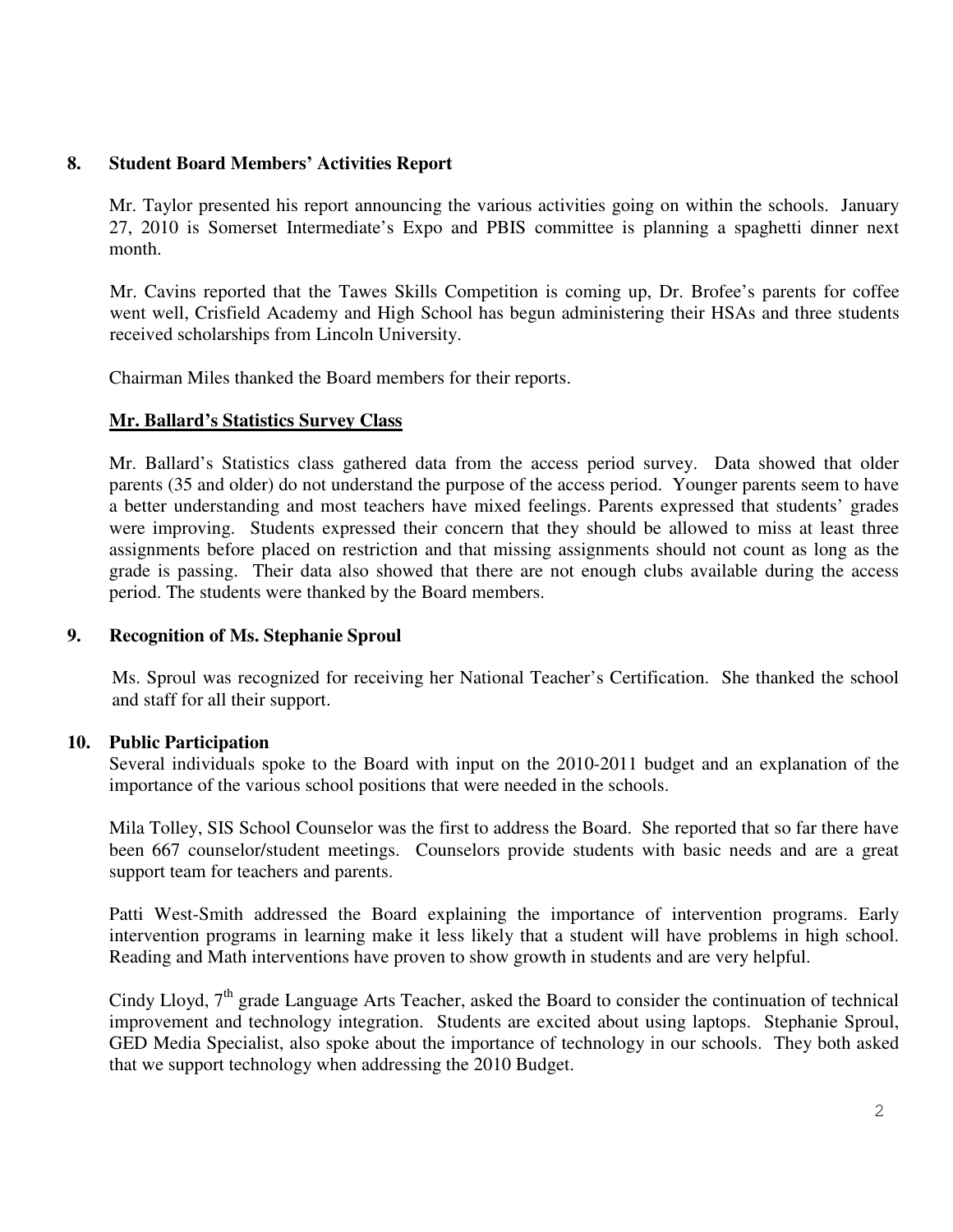Louise Windsor, GES Reading Coach, briefed the Board of the position of the Reading Coaches and the importance in helping students achieve. They are used in the Math and Science classrooms and offer continued teacher and student support.

Pat Carson, CHS teacher, expressed her opinion on the need to add AP History and Science classes to CAHS. There has been an increase in the number of students taking AP courses and student scores have increased. Ms. Carson added her concern that the Administrators spend too much time with discipline and that disruptive students are distracting the other students.

Susan Finlayson, 5<sup>th</sup> grade Math and Science Teacher, advocated on the need for smaller class sizes. She stated that it is harder to provide one on one teaching to students who need extra help when the classes are so big.

Bill Williams, WAHS Band Director, thanked the Board for their continued support. He provided an overview of the performing Arts Department. Students are using various 21<sup>st</sup> Century Programs and being taught 21<sup>st</sup> Skills. Mr. Williams stated that music has a great effect in improving learning and advancing education and was thanked by the Board.

Traci Schneider, Facilitator, provided the Board with an overview of the facilitators' roles in education. The facilitators work with and provide support for the parents, teachers, and the principals.

Betsy Thomas spoke to the Board members regarding the importance of the health services in the schools. Various students have ongoing health problems and need the nurses to administer their medications. Nurses also keep logs of the number of times a student is seen and why. Ms. Thomas requested that the Board consider the nurses importance to the students.

Edie Belitza, Marion Sarah Peyton's ALC Counselor presented the Board with a hands on exercise using chopsticks and rice. This exercise was used to show the Board the length we must go in helping students. Ms. Belitza listed the various programs offered at ALC to provide student intervention and stated that 97% of ALC students have returned back to their home schools.

Carla Williams and Lena Massie, representatives of the Outpatient Hope Creek program, provided the Board members with an overview of the services offered through the program. Ms. Williams and Ms. Massie requested that the Board consider funding so that the Program can continue to serve Somerset's students.

Karen Horner addressed the Board on behalf of the school Coordinators and School Improvement Leaders. She also asked that the Board consider their importance to the teachers and students in next year's budget.

Robin Daniels spoke to the Board addressing the importance of the Fine Arts department and its impact on student behavior, creativity and achievement.

John Dolesh provided an overview of the Bridge Projects that are given to students when they have trouble passing the HSA's which are needed to increase and maintain the graduation rate.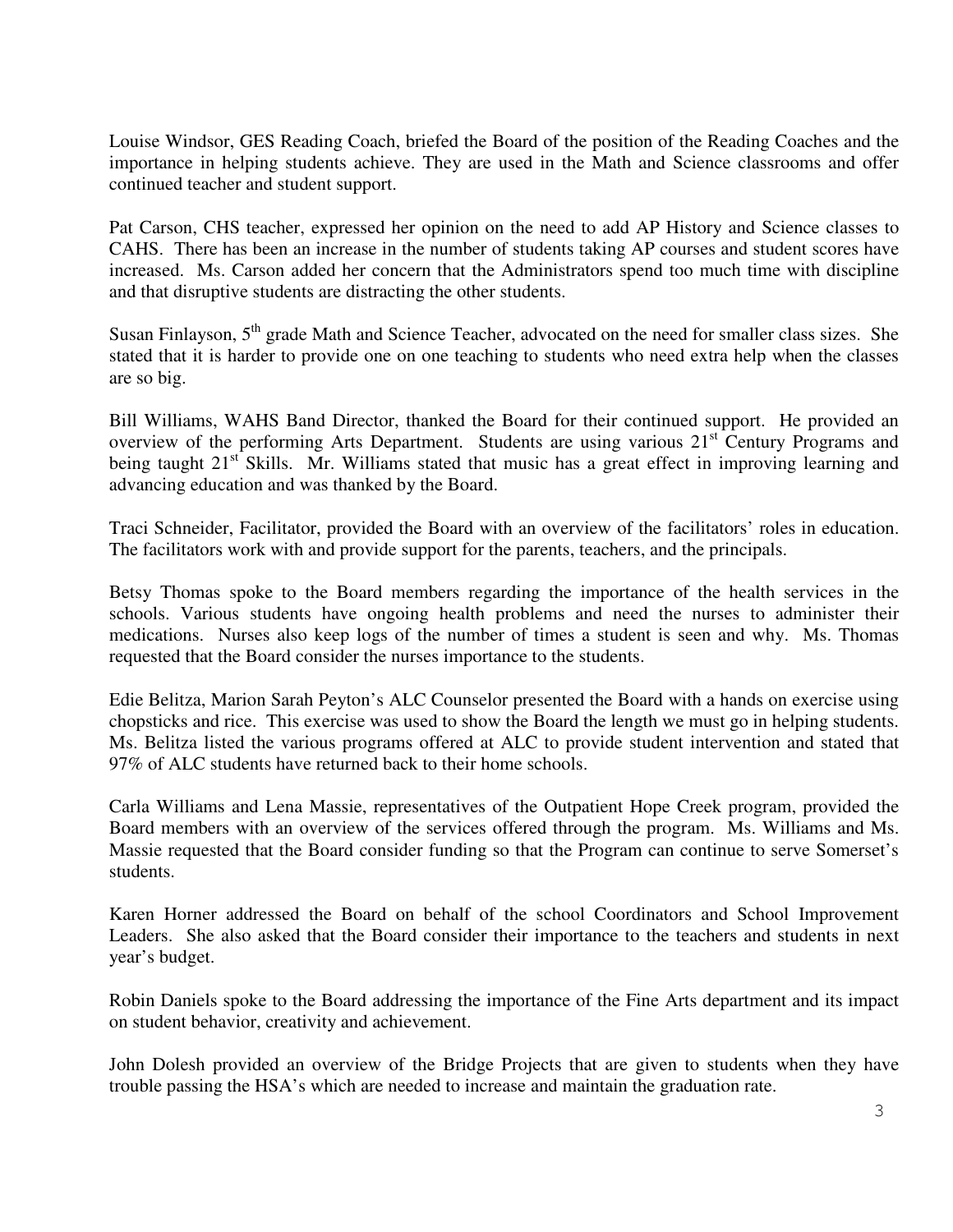#### **11. Woodson Elementary School Report**

Ms. Welch and several of her staff showed a presentation in the form of game. There have been eleven office referrals so far this year. The younger grades have larger class sizes than the others which have made it hard to meet all students academic needs. Students are improving, but not enough to exit intervention. The  $5<sup>th</sup>$  graders are doing challenging reading and are able to mentor the younger students. The object of the game was to show that compared to students' accomplishments there are just as many setbacks. Ms. Welch and her staff were thanked by the Board members.

#### **12. Policies**

Dr. Brofee presented policies 200-00 to 200-12 for the Board's approval. It was moved by Dr. Whittington, seconded by Vice Chairman Pruitt and passed to approve the presented 200 series policies. The vote was four to one. Mr. Wells did not vote due to a conflict with policy # 200-3.

#### **Human Resources**

A motion was called for by Chairman Miles, moved by Dr. Whittington, seconded by General Sumpter and passed to approve the revised Elementary Supervisor's Job Description as presented by Mr. Lawson. The motion was carried unanimously.

#### **13. Instruction**

#### **A. Instructional Models**

Mr. Bloodsworth discussed students' achievement then and now. Historically teachers followed their own curriculum and students were then passed and graduated. Presently students must pass the state curriculum and prove what they learned. There two major initiatives 1) to insure all students achieve and 2) data analysis. Data is used to identify student problems and achievement need. There have been a total of 280 assessments given this year. With the collaboration of the Supervisors, Reading and Math Coaches, Facilitators, principals, and staff to provide differentiated instruction, student achievement has been successful.

#### **Elementary and Secondary Reports**

Ms. Holland provided an explanation on the elementary school. There are 420 minutes in a day and seven hours in a day. The 420 minutes are broken down into the following: 90, 90, 60, 60, 30, 30 and teachers are given 60 minutes for planning. Intervention and Enrichment are given 30 minute blocks. There is an Elementary Talented Curriculum being developed. SIT, Data, and Team meetings have been collaborative and meaningful.

Mr. Elebash provided information on secondary education. Teachers have to base their instruction on data analysis and have to be fluent with the new teaching models. Collaboration and Instruction are based on data which is used in helping with future instructional planning. Benchmarks are designed to follow scope and sequence of the student and determines whether a student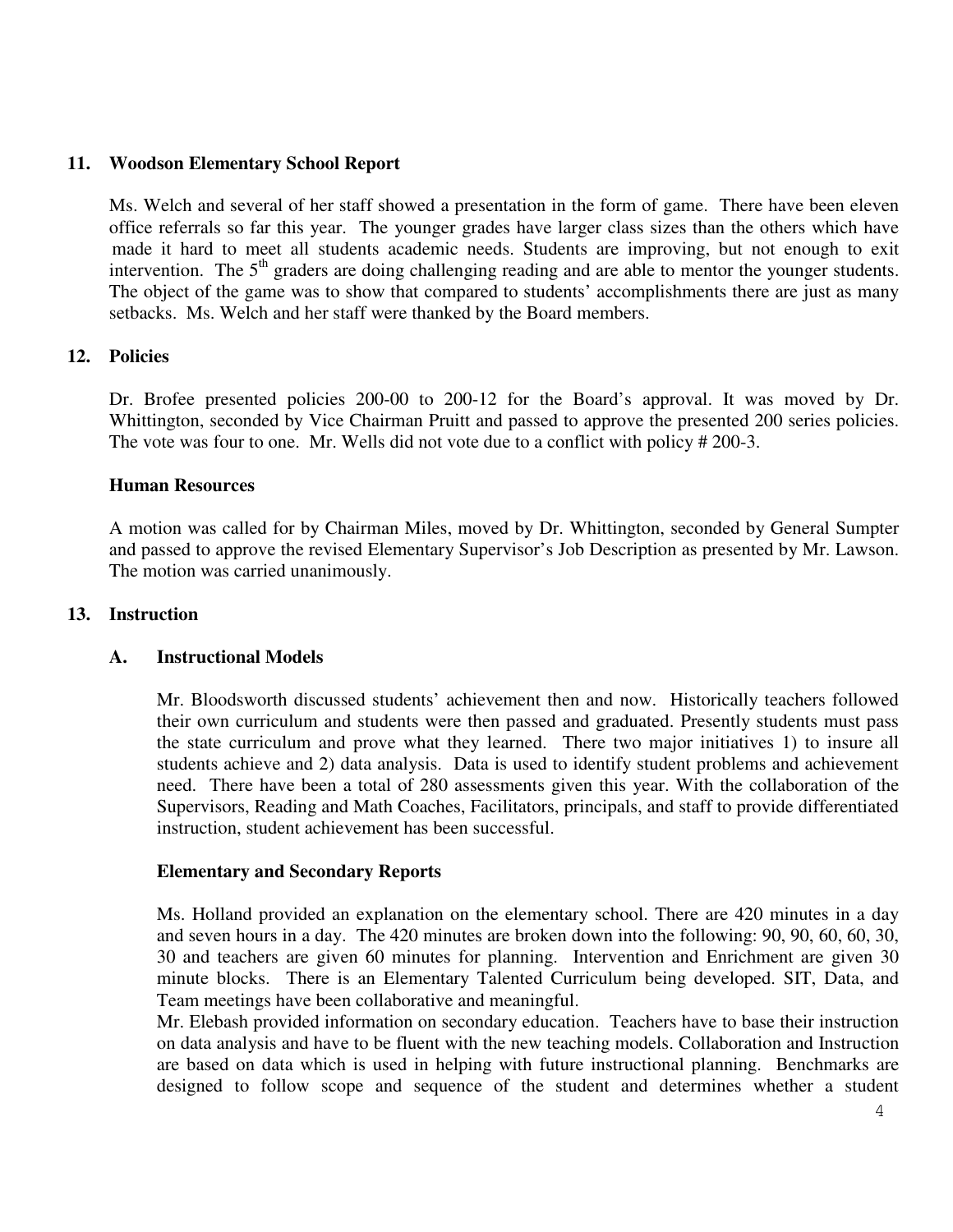understands the work. The hierarchy of the data that is used is for instructional decision making and accountability purposes. Mr. Elebash listed the strategies being used to implement the models. The best way for improvement is through analysis of collected data and the collaborative team meetings.

## **Race to the Top Funding**

Dr. Brofee provided a packet on the "Race to the Top Funding" and has asked the Board to review the participation guidelines for discussion at the February Board Meeting. This is an estimated one million dollars.

## **2010 – 2010 School Calendar**

Mr. Bloodsworth presented the 2010-2011 School Calendar for the Board's review and study. The Board can choose Calendar A, which allows for a two week Christmas Break or Calendar B which has a shortened Christmas Break.

## **13. NEW BUSINESS**

## **A. Finance**

### **Monthly Finance Report**

Ms. Miller presented the Finance Report to the Board. Chairman Miles thanked her for the report.

### **Food Service Report**

Ms. Miller presented the Board with the food service report. The Board questioned the report's budget shortfall.

# **A133 Audit**

Ms. Miller presented the report from the A133 Audit informing the Board that we had a positive audit. There were no questions from the Board members.

### **B**. **Facilities and Transportation**

### **Approval of Underground Storage Tank Removal**

It was moved by Vice Chairman Miles, seconded by Mr. Wells and passed to approve Mr. Daugherty's request to remove and replace the Underground Storage Tank at Princess Anne Elementary School.

### **Request to Add Smith Island Boat Contract**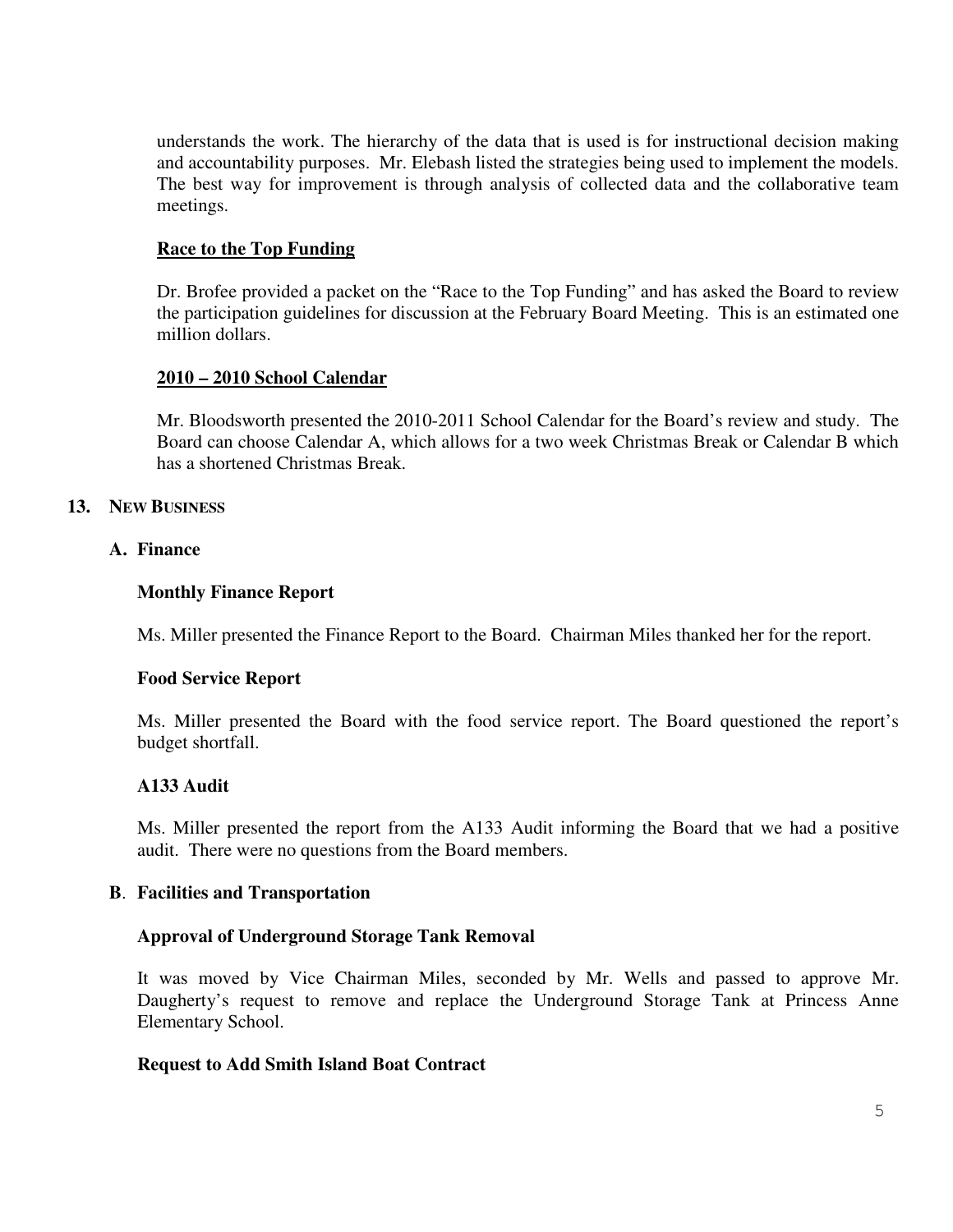A motion was called for by Chairman Miles, moved by General Sumpter, and passed to approve the addition of Betty Jo Tyler to the Smith Island Boat Contract. The motion was carried unanimously.

## **Change Order Requests**

It was moved by Dr. Whittington, seconded by Vice Chairman Miles and passed to approve Mr. Daugherty's Change Order Requests. The vote was unanimous.

## **Approval of Memorandum of Understanding with Johnson Controls, Inc.**

A motion was called for by Chairman Miles, moved by Dr. Whittington, and seconded by Mr. Wells to approve Mr. Daugherty's Memo of Understanding with Johnson Controls, Inc. The vote was unanimous.

## **D. Policies**

## **Policy #200-25, Information Technology Security Policy**

Ms. Smoker presented Policy #200-25, Information Technology Security policy. The Board will review and study for a vote at the February Board meeting.

## **Policy, #500-19, Selection of Educational Media Materials**

Ms. Smoker presented Policy #500-19, Educational Media Materials for the Board's review. A vote will be made at the February Board meeting.

### **Policy #700-44**, **Return to Work**

Mr. Lawson presented Policy #700-44, Return to Work to the Board for their review and study. A vote will be made at the February Board meeting.

### **E. Out of County Field Trip Request**

It was moved by Vice Chairman Pruitt, seconded by Mr. Wells and passed to approve the request that the AP English Class attend a field trip to Fox Island. The vote was unanimous.

### **F Human Resources Report**

### **Review of Revised Job Descriptions**

Mr. Lawson presented the revised job description for the Student Services Supervisor and ESOL Teacher.

### **New Hires, Retirees, and Resignations**